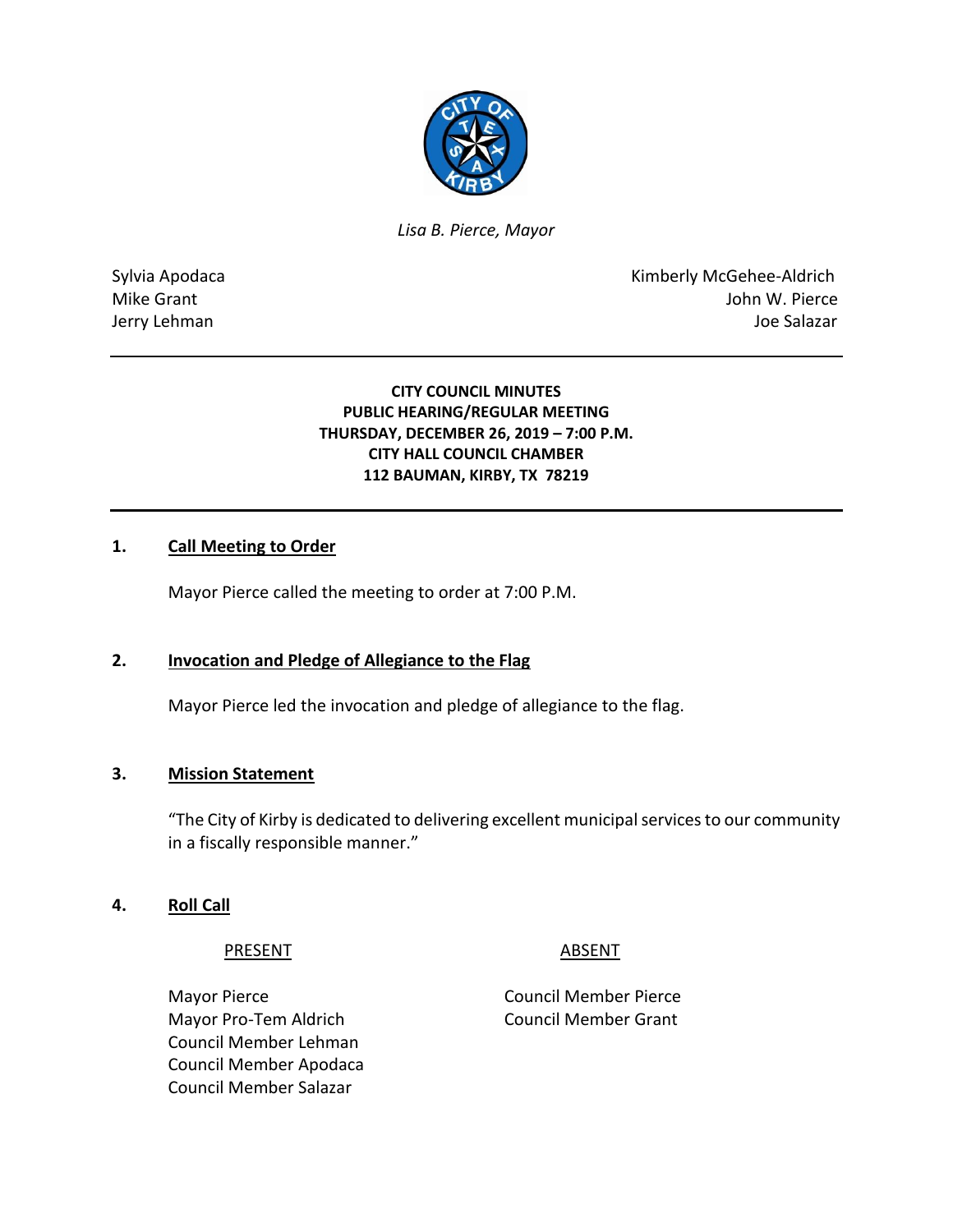# **5. Citizen Participation**

1. B.J. Voigt – She voiced her concerns about unacceptable response times for staff returning phone calls or replying to emails. She provided background information regarding a leak on her property.

### **6. Consideration Of And Action On Minutes**

### a. Public Hearing/Regular Meeting December 12, 2019

Mayor Pro-Tem Aldrich moved to approve the December 12, 2019 Public Hearing/Regular Minutes; seconded by Council Member Apodaca. The motion carried with a 4-0-1 vote.

AYES: 4 NAYES: 0 ABSTAIN: 1 (Council Member Lehman)

### **7. Consent Agenda**

### a. Approval Of Quarterly Investment Report For Period Ending September 30, 2019

Council Member Apodaca moved to approve the Quarterly Investment Report for period ending September 30, 2019; seconded by Mayor Pro-Tem Aldrich. The motion carried with a 5- 0 vote.

AYES: 5 NAYES: 0

#### **8. Presentations**

#### a. 2019 Holiday Decorating Contest Winners

Barbara Herb, Chairperson - Beautification and Recycle Committee, presented information about the contest and announced the winners. Best Residential – 4834 Cinderella; Runner Up – 3715 Diadem; Best Using Recycled Materials – 2915 Alan Shepard.

Mayor Pierce presented certificates to the winners who were present.

# **9. Public Hearing**

a. On A Request For A Variance To The Zoning Ordinance – Single Family Dwelling District (R-1), Section 153.053 To Consider Permitting Encroachment Into The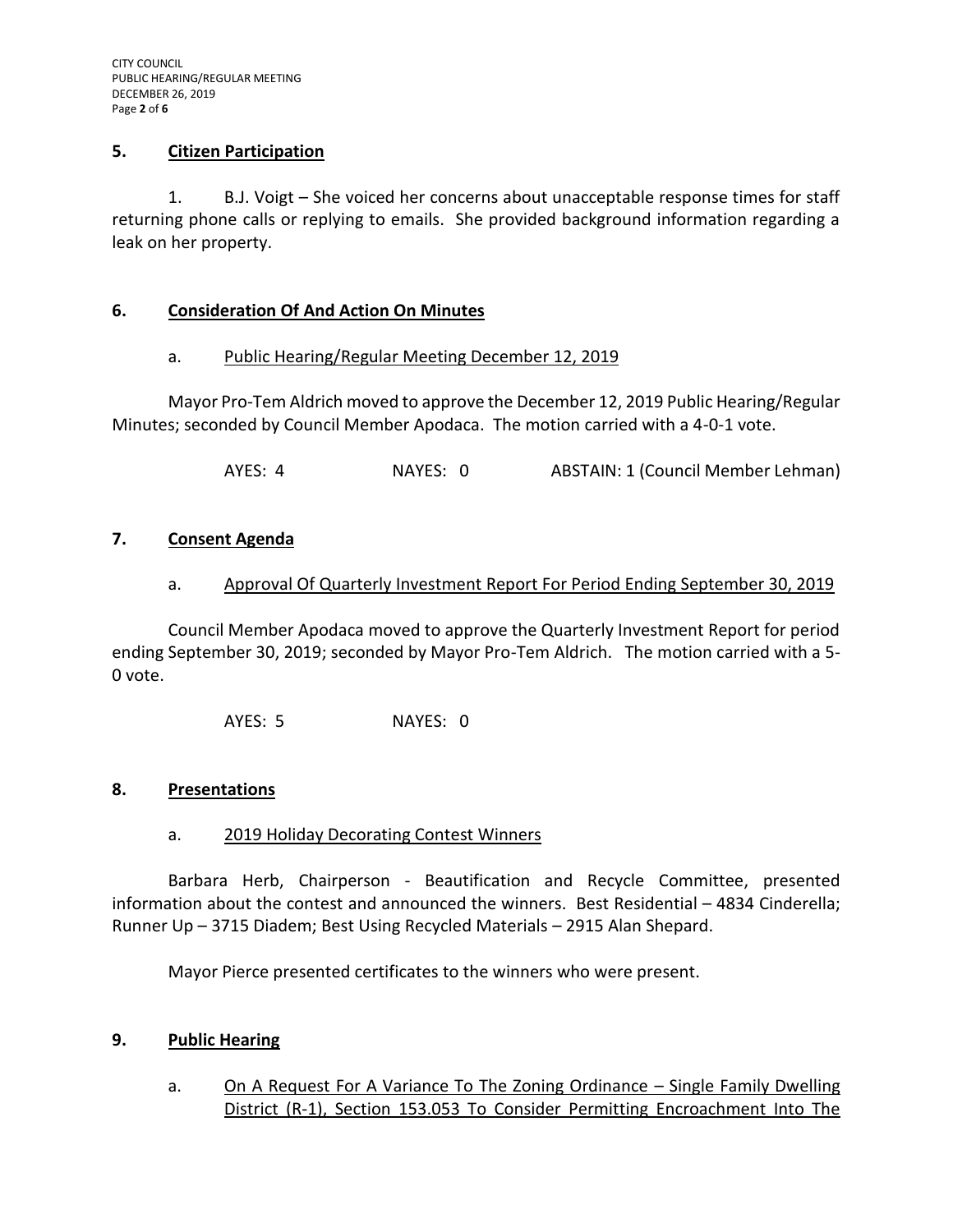Fifteen (15') Foot Front Yard Setback For The Construction Of A Carport Located At CB 4018B, BLK 6 LOT 65, Otherwise Known As 5007 Thomas Paine, Kirby, TX 78219.

Mayor Pierce closed the regular meeting and opened the public hearing at 7:13 P.M.

There were not any proponents or opponents in attendance to speak.

Mayor Pierce closed the public hearing at 7:13 P.M. and opened the regular meeting.

# **10. Discussion And Possible Actions**

a. Discussion And Possible Action On A Request For A Variance To The Zoning Ordinance – Single Family Dwelling District (R-1), Section 153.053 To Consider Permitting Encroachment Into The Fifteen (15') Foot Front Yard Setback For The Construction Of A Carport Located At CB 4018B, BLK 6 LOT 65, Otherwise Known As 5007 Thomas Paine, Kirby, TX 78219.

Mr. Xavier DeLeon, applicant, informed Council that a carport was important to protect his four vehicles.

Mayor Pro-Tem Aldrich moved to accept the variance to the Zoning Ordinance – Single Family Dwelling District (R-1), Section 153.053 to consider permitting encroachment into the fifteen (15') foot front yard setback for the construction of a carport located At CB 4018B, BLK 6 LOT 65, otherwise known as 5007 Thomas Paine, Kirby, TX 78219; seconded by Council Member Apodaca. The motion failed with a 3-2 vote.

- AYES: 3 NAYES: 2
- b. Update, Discussion And Possible Action On Binz Engleman Road Reconstruction **Project**

Gilbert Salas, Director of Public Works, provided an update on the Binz Engleman Road reconstruction project.

c. Update, Discussion And Possible Action On Hickory Hill Drive Reconstruction Project

Mr. Salas, Director of Public Works, provided an update on the Hickory Hill Drive reconstruction project. The project is complete and waiting for the final punch list to conduct final walk through.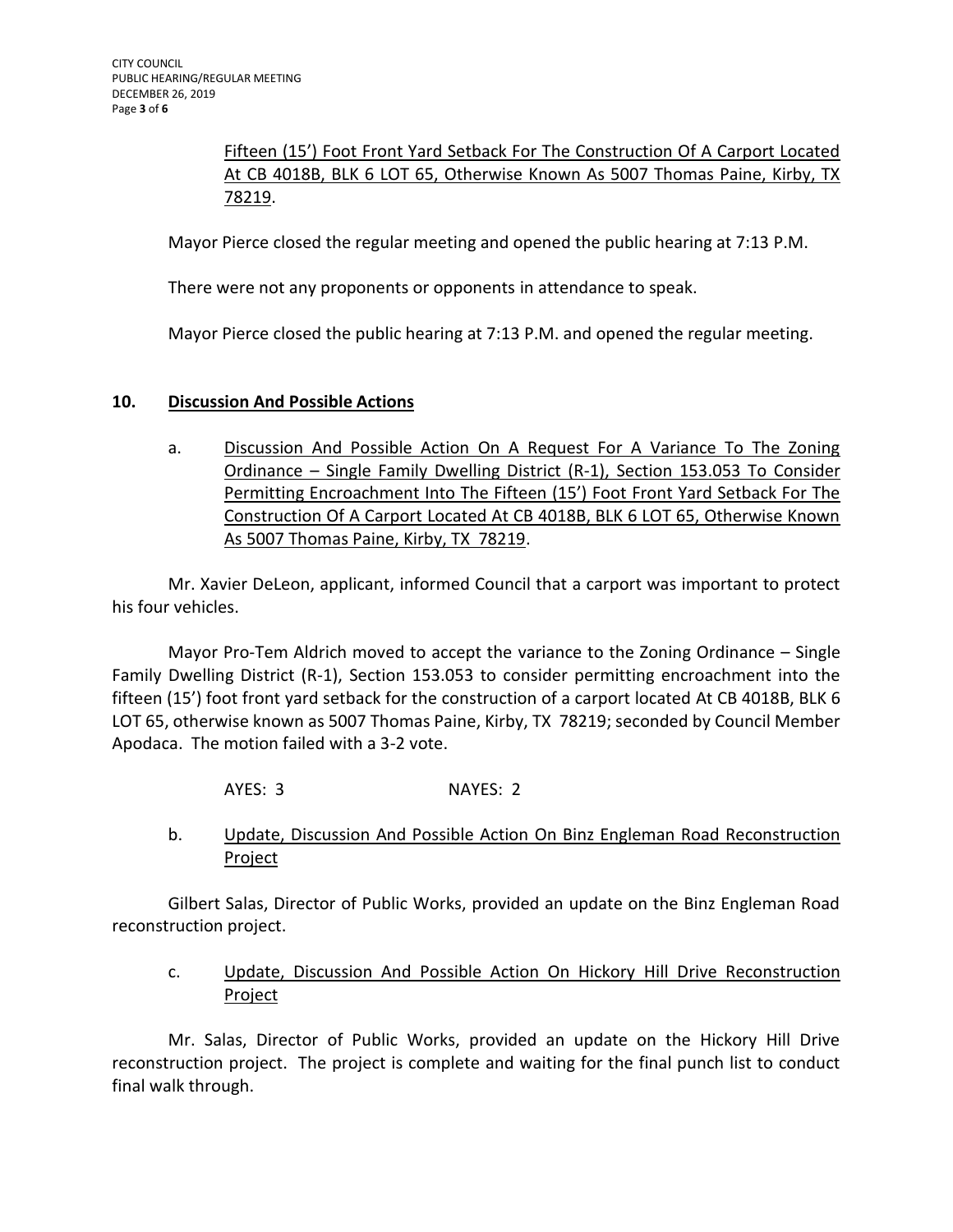# d. Discussion And Possible Action On Appointing A Member To The Beautification And Recycle Committee

Mayor Pierce stated she has not received any applications.

e. Discussion And Possible Action On Appointing Alternate Members To The Building And Standards Commission

Mayor Pierce stated she has not received any applications.

f. Discussion And Possible Action On Appointing Members To The Kirby Senior Center Corporation Board

Mayor Pierce stated on her way into the meeting Norma Hamby, Senior Center Manager, handed her an application from Michael Martin.

Council Member Apodaca moved to appoint Michael Martin to the Kirby Senior Center Corporation Board; seconded by Mayor Pro-Tem Aldrich. The motion carried with a 5-0 vote.

AYES: 5 NAYES: 0

g. Discussion And Possible Action On Appointing One Member To A Charter Review Commission

Mayor Pierce stated there is an application in the packet from Jacqueline Jackson.

Mayor Pro-Tem Aldrich moved to appoint Jacqueline Jackson to the Charter Review Commission; seconded by Council Member Lehman. The motion carried with a 5-0 vote.

- AYES: 5 NAYES: 0
- h. Discussion And Possible Action On The City Of Kirby Employee Pay Scale

Mayor Pro-Tem Aldrich moved to postpone this item; seconded by Council Member Salazar. The motion carried with a 5-0 vote.

AYES: 5 NAYES: 0

i. Discussion And Possible Action On Potential Future City Of Kirby Boundary Expansion

Marc Schnall, City Attorney, presented the history on boundary expansion.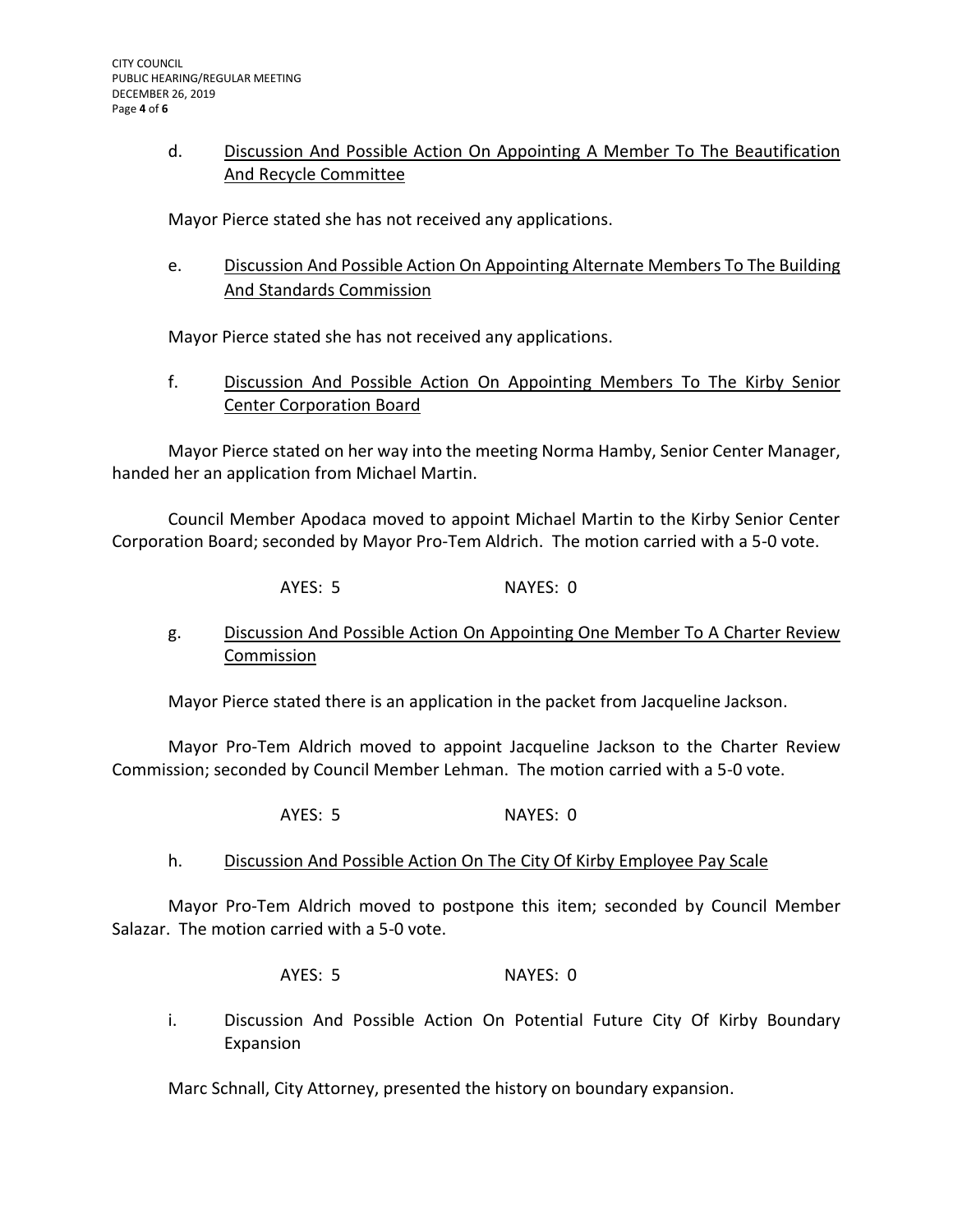Council Member Lehman requested a workshop to discuss expanding the City's boundary.

# j. Discussion And Possible Action On Council Member Mike Grant's Resignation From The Kirby Senior Center Corporation Board

Council Member Lehman moved to accept Council Member Mike Grant's resignation from the Kirby Senior Center Corporation Board; seconded by Council Member Apodaca. The motion carried with a 5-0 vote.

AYES: 5 NAYES: O

# **11. Request And Announcements**

# a. Requests By Mayor And Council Members For Items To Be Placed On Future City Council Agendas And Announcements On City Events/Community Interests

Council Member Apodaca – She said she has researched volunteer applications and asked that this item be placed on the next agenda.

Council Member Lehman – He said he hoped everyone had a Merry Christmas and wished everyone a Happy New Year.

Mayor Pro-Tem Aldrich - She thanked everyone for attending the meeting. She noticed while riding in the Santa Parade that there were a lot of citizens who decorated their homes. She thanked everyone who entered the decorating contest. She asked City Manager Vernon if Kirby has a response time for water leaks. City Manager Vernon said yes. Residents can call city hall Monday through Friday 8:00 A.M. – 5:00 P.M. and after hours call dispatch. Mayor Pro-Tem Aldrich wished everyone a Happy New Year.

Council Member Salazar – He wished everyone a Happy New Year, also don't drink and drive.

Mayor Pierce – She thanked everyone for attending the meeting. She thanked the employees and volunteers for everything they do for the City. She commended Veronica Herrera and her efforts to organize an event to bring awareness to suicide prevention. She thanked Kirby Police Department for their Cookies with Santa event. She thanked the Fire Department for the annual parade. She wished everyone a Happy New Year and be safe.

# **12. Adjournment**

The meeting adjourned at 7:59 P.M.